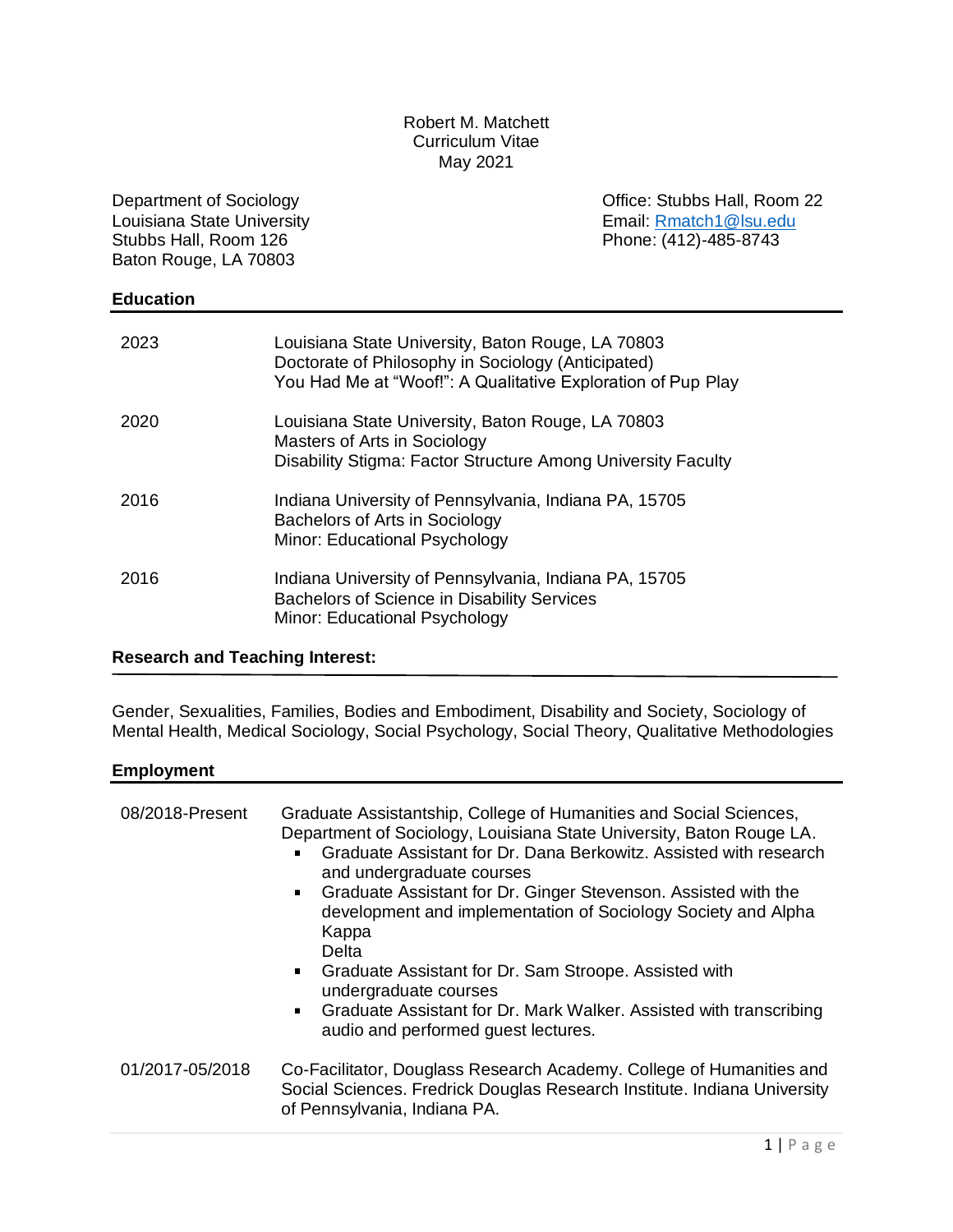| 08/2016-05/2018 | Graduate Assistant, College of Humanities and Social Sciences.       |
|-----------------|----------------------------------------------------------------------|
|                 | Department of Sociology. Indiana University of Pennsylvania, Indiana |
|                 | PA.                                                                  |

- Co-facilitator of Douglass Research Academy and Research assistant for Dr. Christian Vaccaro
- Research Assistant for Dr. Susan Boser. Assisted with research project: Survey Design, Quantitative and Qualitative data collection.
- Teaching Assistant for Dr. Hilario Molina. Assisted with classroom management techniques: attendance for three undergraduate courses, graded undergraduate analysis papers, logged grades electronically, organized assignments.

| 01/2016-05/2016 | Undergraduate Intern, Advising and Testing Center, Office of Disability<br>Support                                                                                                              |
|-----------------|-------------------------------------------------------------------------------------------------------------------------------------------------------------------------------------------------|
| 06/2013-08/2015 | Services, Indiana University of Pennsylvania, Indiana PA.<br>Summer Housing Representative, Office of Housing Residential Living<br>and Dining, Indiana University of Pennsylvania, Indiana PA. |
| 08/2014-05/2015 | Head Community Assistant, Office of Housing Residential Living and<br>Dining,<br>Indiana University of Pennsylvania, Indiana PA.                                                                |
| 08/2012-05/2014 | Community Assistant, Office of Housing Residential Living and Dining,<br>Indiana<br>University of Pennsylvania, Indiana PA.                                                                     |
| 06/2012-07/2014 | Pittsburgh Promise Plus Peer Advisor, Department of Developmental<br><b>Studies</b><br>Indiana University of Pennsylvania, Indiana PA.                                                          |

## **Publications:**

| 2021               | Matchett, R. M., & Berkowitz, D. A. (forthcoming). Play, Performativity,<br>and the Production of a Pupsona. In B. Simula, R. Bauer, & L. Wignall<br>(Eds.), Pleasure, Power, and Pain: Understanding BDSM Practices,<br>Identities, and Communities. University of Oxford Press. |
|--------------------|-----------------------------------------------------------------------------------------------------------------------------------------------------------------------------------------------------------------------------------------------------------------------------------|
| 04/2021            | Matchett, R. M. (2021). Book Review: A Practical Introduction to In-Depth<br>Interviewing. Teaching Sociology. doi:10.1177/0092055X211004382                                                                                                                                      |
| <b>Blog Posts:</b> |                                                                                                                                                                                                                                                                                   |
| 06/2016            | Matchett, R. M. (2018, June 6th). "My Superpower is Sociology What's<br>Yours?" Engaged Sociology Blog. Indiana University of Pennsylvania:<br>Sociology Department                                                                                                               |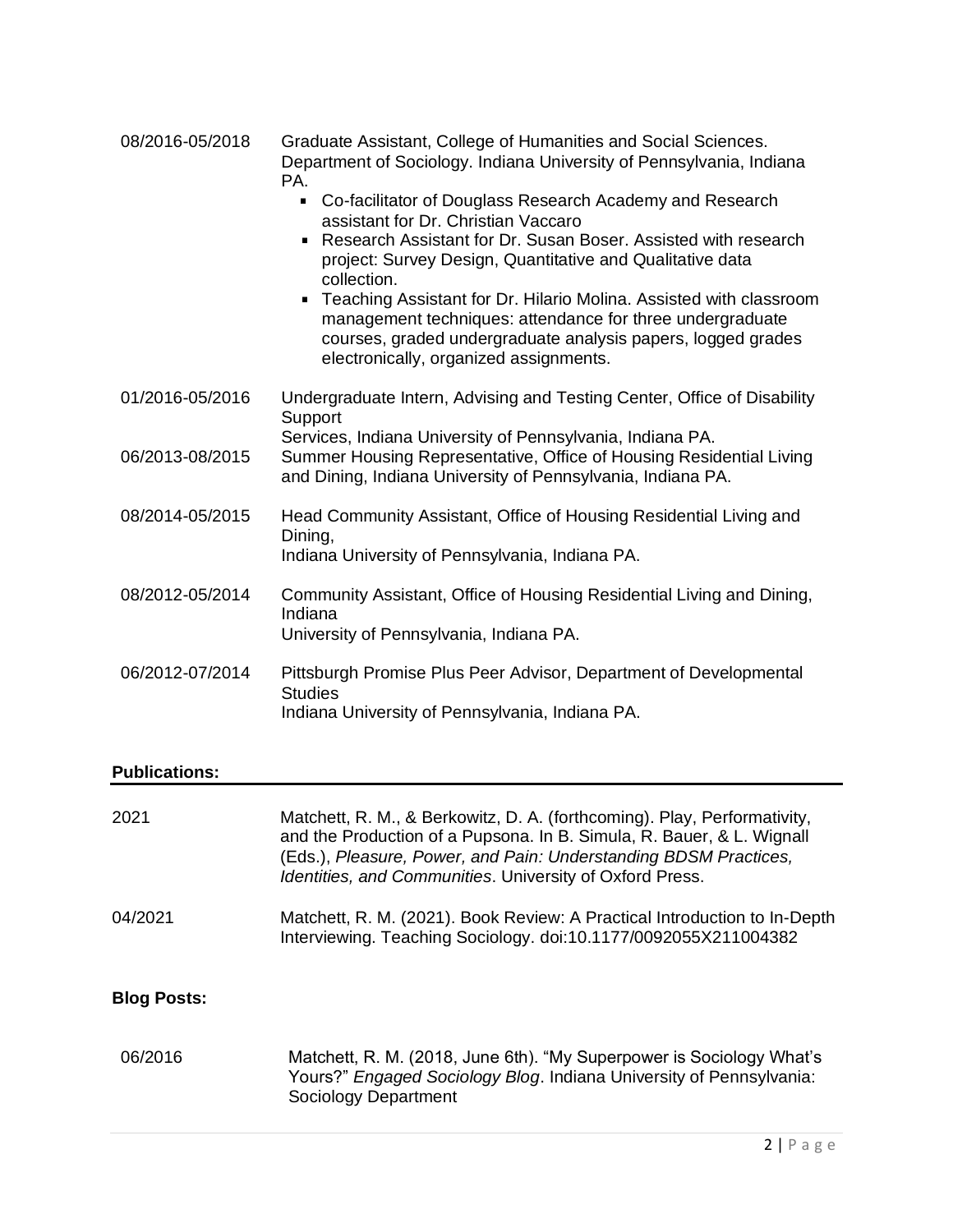| 12/2017 | Matchett, R. M. (2017, December 20th). "Social Psychology and<br>Disability" Engaged Sociology Blog. Indiana University of Pennsylvania:<br>Sociology Department                                                   |
|---------|--------------------------------------------------------------------------------------------------------------------------------------------------------------------------------------------------------------------|
| 08/2017 | Matchett, R. M. (2017, August 10th). "The Monster in the Closet: Issues<br>of Childhood Trauma, Codependency and Addiction" Engaged<br>Sociology Blog. Indiana University of Pennsylvania: Sociology<br>Department |
| 12/2016 | Matchett, R. M. (2016, December 8). "What Sociology Can Tell Us<br>About Intellectual Disabilities" Engaged Sociology Blog. Indiana<br>University of Pennsylvania: Sociology Department.                           |

## **Current Research:**

Matchett, R.M (2018-Present). "Disability Stigma: Factor Structure Among University Faculty". Louisiana State University, Baton Rouge, LA 70803.

Matchett, R.M. (2020-Present). "You Had Me At 'Woof!': A Qualitative Exploration Into The World of Pup Play". Louisiana State University, Baton Rouge, LA 70803.

Matchett, R.M., Burns, A.R., Coto, L.P., & Walker, M. (2020-Present) "The Digital Dilemma: Effects of Shifting to Digital Instruction on Students with Disabilities in the Wake of COVID-19 Pandemic". Louisiana State University, Baton Rouge, LA 70803.

## **Special Projects:**

| 2018-Present | Designed and Implemented "Pedagogy Talking Group" annual<br>biweekly event, Louisiana State University.                                               |
|--------------|-------------------------------------------------------------------------------------------------------------------------------------------------------|
| 2015-2016    | Designed and Implemented "Autism Awareness Week" annual event,<br>Indiana University of Pennsylvania.                                                 |
| 2014-2015    | Designed and Coordinated American Sign Language (ASL) Club,<br>College of Education and Educational Technology, Indiana University<br>of Pennsylvania |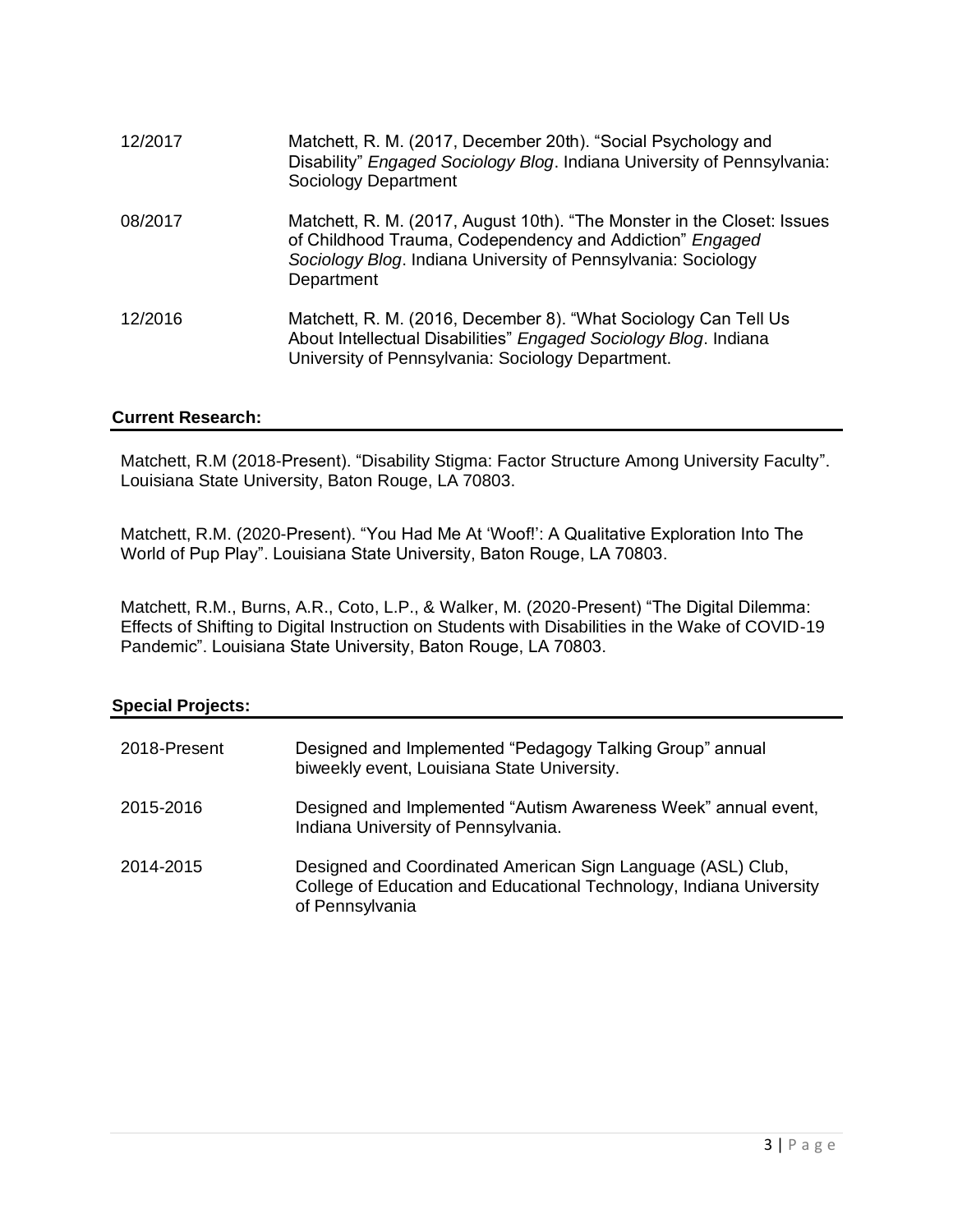| 2018 | Graduate Assistantship, Department of Sociology, Louisiana State<br>University.                                                                                                                   |
|------|---------------------------------------------------------------------------------------------------------------------------------------------------------------------------------------------------|
| 2018 | Outstanding Graduate Students Award, Department of Sociology,<br>Indiana University of Pennsylvania.                                                                                              |
| 2018 | Outstanding Presentation Award (College of Humanities and Social<br>Sciences), Graduate Scholars Forum, School of Graduate Studies<br>and Research, Indiana University of Pennsylvania.           |
| 2017 | Alpha Kappa Delta International Sociology Honors Society, Theta<br>Chapter. Department of Sociology, Indiana University of<br>Pennsylvania                                                        |
| 2017 | 2 <sup>nd</sup> Place Presentation Award (College of Humanities and Social<br>Sciences), Graduate Scholars Forum, School of Graduate Studies<br>and Research, Indiana University of Pennsylvania. |
| 2016 | Graduate Assistantship, Department of Sociology, Indiana University<br>of Pennsylvania.                                                                                                           |
| 2016 | Chacivity Award (Character, Civility, and Integrity) Office of Student<br>Conduct, Indiana University of Pennsylvania.                                                                            |
| 2016 | Outstanding Presentation Award (College of Humanities and Social<br>Sciences), Undergraduate Scholars Forum, School of Graduate<br>Studies and Research, Indiana University of Pennsylvania.      |
| 2016 | Dean's List (Fall 2011, Spring 2013-Spring 2016) College of<br>Education and Educational Technology, Indiana University of<br>Pennsylvania.                                                       |
| 2015 | Delta Alpha Pi: National Honors Society, Department of Disability<br>Access and Advising, Indiana University Pennsylvania.                                                                        |
| 2015 | Ray Coppler Disability Awareness Award, Department of Disability<br>Access and Advising, Indiana University of Pennsylvania                                                                       |
| 2014 | Phi Sigma Pi: National Gender Inclusive Honor Society, Eta Chapter,<br>Indiana University of Pennsylvania                                                                                         |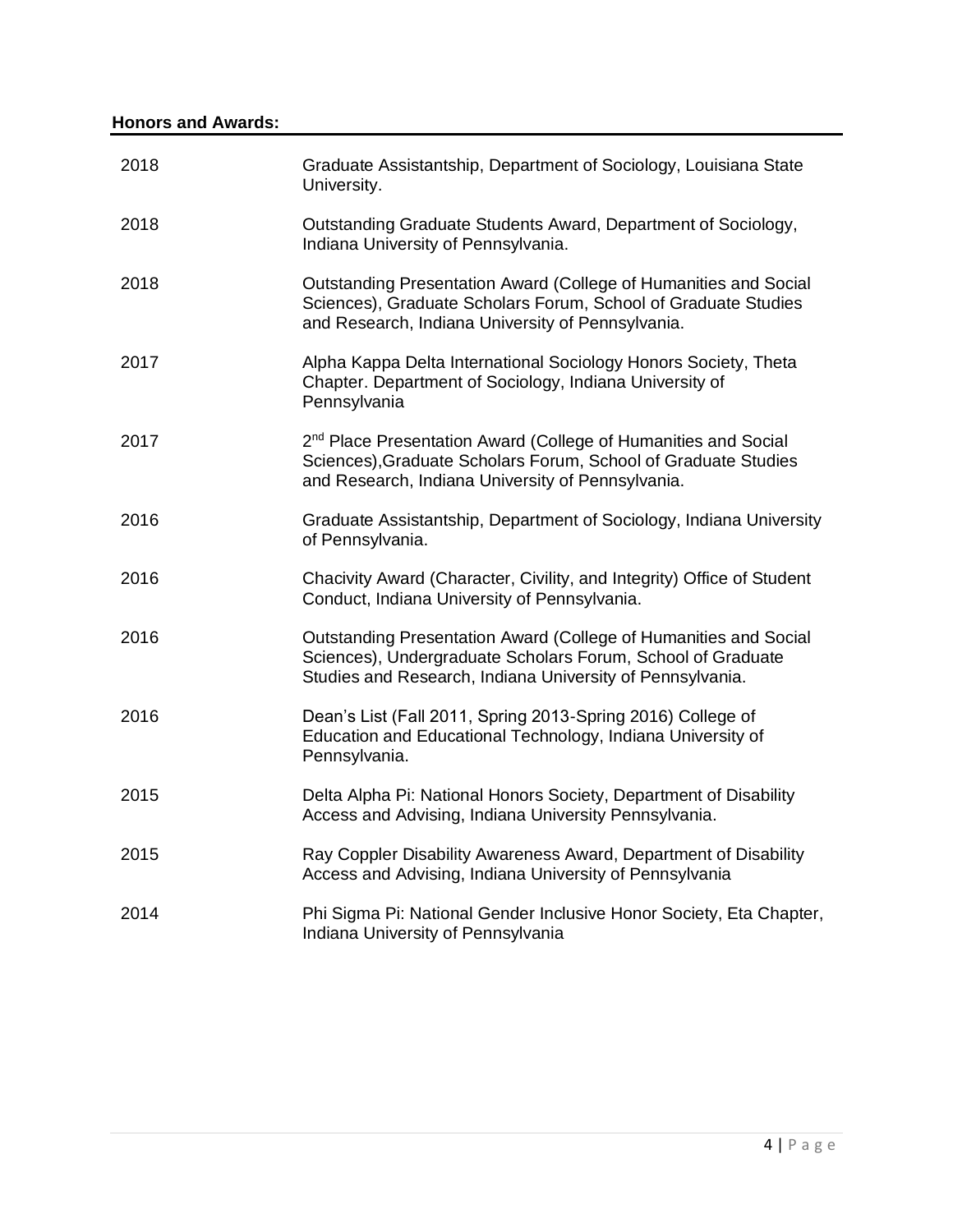| 03/2020               | Matchett R.M. "The Social Psychology of Mental Health and Illness"<br>Guest Lecture at Louisiana State University, Department of Sociology<br>SOCL 3601: Social Interaction.                                         |
|-----------------------|----------------------------------------------------------------------------------------------------------------------------------------------------------------------------------------------------------------------|
| 01/2020               | Matchett, R.M. "The Social Construction and Medicalization of<br>Mental Illness". Guest Lecture at Louisiana State University,<br>Department of Sociology. SOCL 4091 Sociology of Mental Health.                     |
| 01/2020               | Matchett, R.M. "The Three Faces of Social Psych: Social Structure<br>and Personality". Guest Lecture at Louisiana State University,<br>Department of Sociology. SOCL 3601 Social Interaction.                        |
| 04/2018               | Matchett, R.M. "Disability, Discrimination, and The Pyramid of Hate".<br>Guest Lecture at Indiana University of Pennsylvania, Department of<br>Sociology. SOC 151 Principles of Sociology.                           |
| 03/2018               | Matchett. R. M. "Presenting in Professional Settings". Guest Lecture<br>at Indiana University of Pennsylvania, Department of Sociology.<br>SOC 461 Research Methods II.                                              |
| 11/2017               | Matchett, R.M. "Disability, Discrimination, and The Pyramid of Hate".<br>Guest Lecture at Indiana University of Pennsylvania, Department of<br>Sociology. SOC 151 Principles of Sociology.                           |
| 09/2017               | Matchett. R. M. "Developing a Social Research Project: Research<br>Questions". Guest Lecture at Indiana University of Pennsylvania,<br>Department of Sociology. SOC 460 Research Methods I                           |
| 04/2017               | Matchett, R.M. "Disability and Discrimination". Guest Lecture at<br>Indiana University of Pennsylvania, Department of Sociology. SOC<br>151 Principles of Sociology.                                                 |
| <b>Presentations:</b> |                                                                                                                                                                                                                      |
| 04/2020               | Matchett, R.M. "Disability Stigma: Factor Structure Among<br>University Faculty". Research Presentation Session, Society for the<br>Study of Social Problems (SSS). Louisiana State University, Baton<br>Rouge, La.  |
| 04/2020               | Matchett, R.M. "You Had Me At "WOOF!": A Qualitative Exploration<br>into the World of Pup Play". Research Presentation Session,<br>Southern Sociology Society (SSS). Louisiana State University,<br>Baton Rouge, La. |
| 06/2020               | Matchett, R.M. "Disability Stigma: Factor Structure Among<br>University Faculty". Research Presentation Session, Southern<br>Sociology Society (SSSP). Louisiana State University, Baton<br>Rouge, La.               |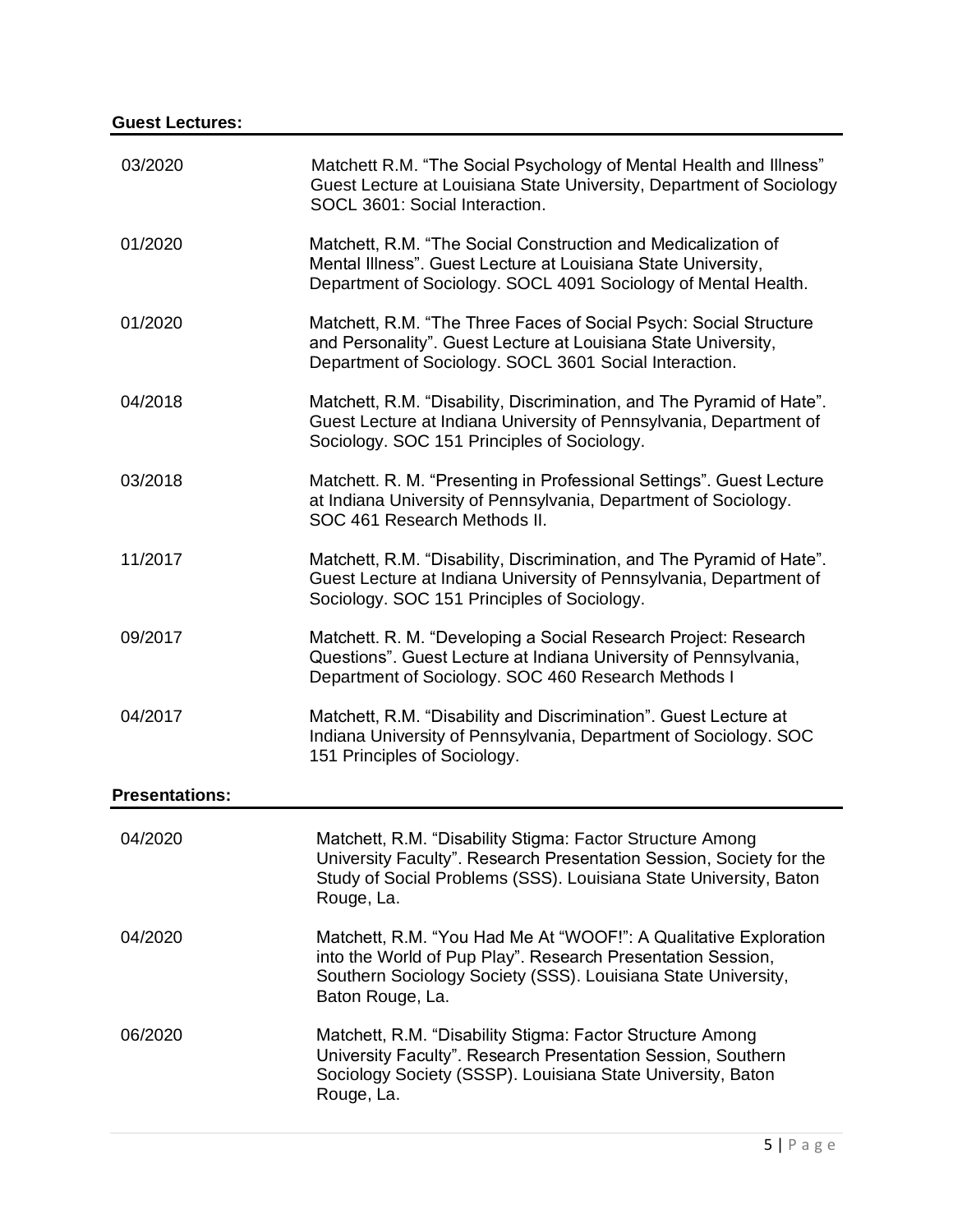| 04/2018 | Matchett, R.M. "Disability Inclusion Workshops: Steps to Creating<br>an Inclusive Community". Research Presentation Session, IUP<br>Graduate Scholars Forum. Indiana University of Pennsylvania,<br>Indiana Pennsylvania                   |
|---------|--------------------------------------------------------------------------------------------------------------------------------------------------------------------------------------------------------------------------------------------|
| 03/2018 | Matchett, R.M. "Disability Inclusion Workshops: Steps to Creating<br>an Inclusive Community". Research Presentation Session, Issues of<br>Diversity Paper Series. Indiana University of Pennsylvania, Indiana<br>Pennsylvania              |
| 09/2017 | Matchett, R.M. "Disability Inclusion Workshops: Steps to Creating<br>an Inclusive Community". Presented at the Indiana University of<br>Pennsylvania's PASSHE Women's Consortium. Indiana,<br>Pennsylvania.                                |
| 04/2017 | Matchett, R.M. "Disability Inclusion Workshops: Steps to Creating<br>an Inclusive Community". Presented at the Indiana University of<br>Pennsylvania's Issues of Diversity Paper Series. Indiana,<br>Pennsylvania.                         |
| 04/2017 | Matchett, R.M. "Intro to Disability in Higher Education". Autism<br>Awareness Week, Panel Presentation. Phi Sigma Pi: National<br>Gender Inclusive Honors Society. Indiana University of<br>Pennsylvania, Indiana Pennsylvania.            |
| 04/2017 | Matchett, R.M. "Disability Inclusion Workshops: Steps to Creating<br>an Inclusive Community". Research Presentation Session, IUP<br>Graduate Scholars Forum. Indiana University of Pennsylvania,<br>Indiana Pennsylvania.                  |
| 03/2017 | Matchett, R.M. "Perceptions of Disability: The Impact of Visibility"<br>Presented at Indiana University of Pennsylvania's Issues of<br>Diversity Paper Series. Indiana, Pennsylvania.                                                      |
| 11/2016 | Matchett, R.M. "Disability Inclusion Workshops: Creating Inclusive<br>Communities". Research Presentation, Contemporary Sociological<br>Theory. Indiana University of Pennsylvania, Indiana Pennsylvania.                                  |
| 11/2016 | Matchett, R.M. "Perceptions of Disability: The Impact of Visibility"<br>Student Poster Forum, PASSHE State System Summit: Rising to<br>the Challenge Making Inclusion Matter. Indiana University of<br>Pennsylvania, Indiana Pennsylvania. |
| 11/2016 | Matchett, R.M. "Awarding Efforts toward Campus Disability<br>Inclusion" Panelist, PASSHE State System Summit: Rising to the<br>Challenge Making Inclusion Matter. Indiana University of<br>Pennsylvania, Indiana Pennsylvania              |
|         |                                                                                                                                                                                                                                            |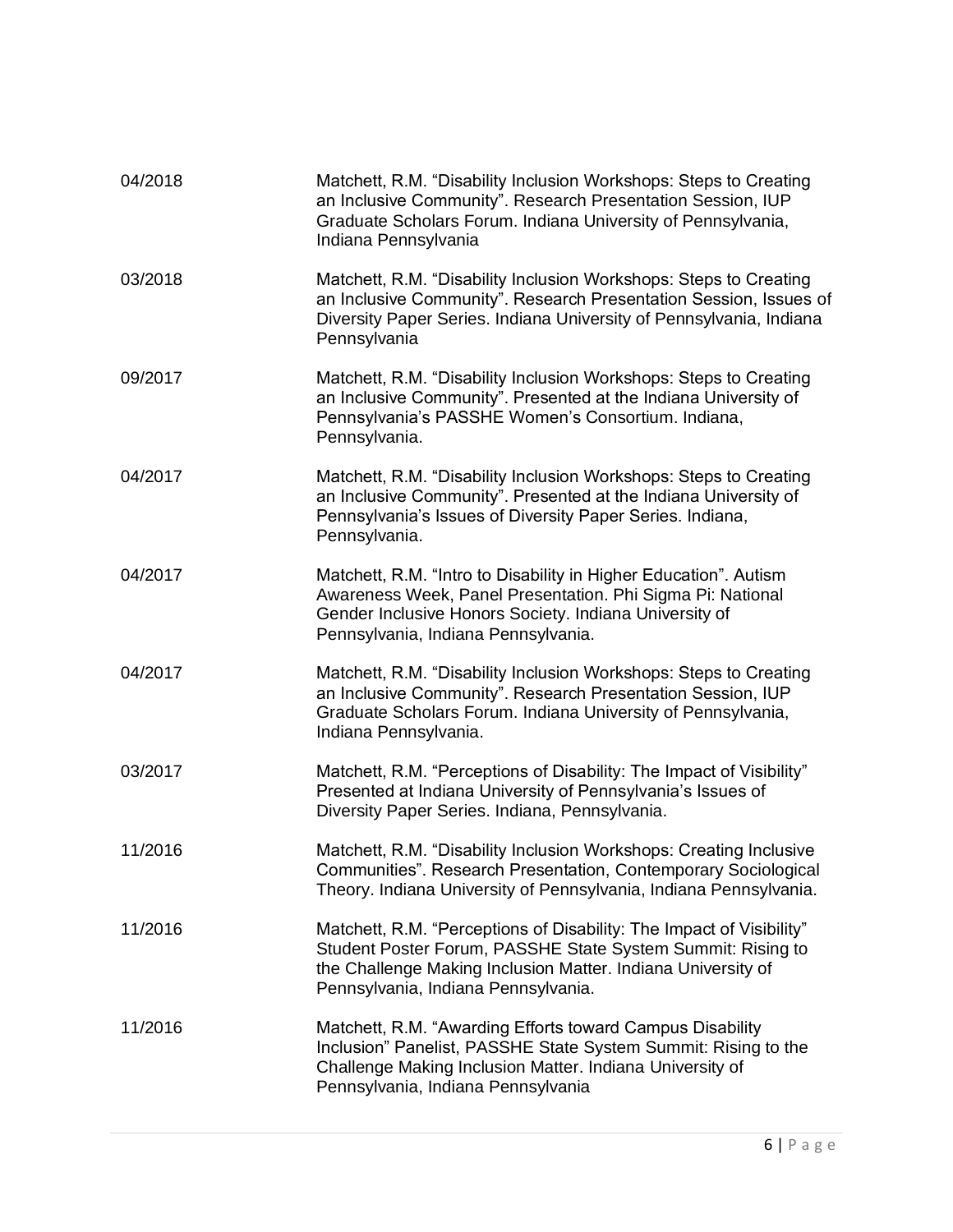| 04/2016 | Matchett, R.M. "Making your Organization More Inclusive" Risk<br>Management Guest Presentation, Presented to Phi Sigma Pi:<br>National Gender Inclusive Honors Fraternity. Indiana University of<br>Pennsylvania, Indiana Pennsylvania. |
|---------|-----------------------------------------------------------------------------------------------------------------------------------------------------------------------------------------------------------------------------------------|
| 04/2016 | Matchett, R.M. "Perceptions of Disability: The Impact of Visibility"<br>Presented at the Indiana University of Pennsylvania's                                                                                                           |
|         | Undergraduate Scholars Forum. Indiana, Pennsylvania.                                                                                                                                                                                    |
| 04/2016 | Bachman, S.L & Matchett, R.M. "A Sociodemographic Approach to                                                                                                                                                                           |
|         | Disability Attitudes" - Faculty led research and Presentation.                                                                                                                                                                          |
|         | Presented at the Indiana University of Pennsylvania's                                                                                                                                                                                   |
|         | Undergraduate Scholars Forum. Indiana, Pennsylvania.                                                                                                                                                                                    |

## **News Articles and Features:**

Medina, D. (2020, April 7). UCF graduate to study impact of COVID-19, remote learning on students with disabilities. Retrieved from [http://www.nicholsonstudentmedia.com/news/ucf](about:blank)[graduate-to-study-impact-of-covid-19-remote-learning-on-students-with](about:blank)[disabilities/article\\_1c6f000c-787c-11ea-b44e-](about:blank)[33d19939133e.html?fbclid=IwAR1\\_0cWWkQR17sAeKBBZbh7tnZxuwR56DA97WXWRjCKExE](about:blank) [gEiE3bkdqvlXE](about:blank)

Disability Services, BS. (2020). Retrieved from [https://www.iup.edu/special](about:blank)[ed/undergrad/disability-services-bs/](about:blank)

Mansfield, A. (2017, January 24). Senior focuses on community service, Autism Awareness. Retrieved from [https://www.thepenn.org/news/senior-focuses-on-community-service-autism](about:blank)[awareness/article\\_5aa307d3-d732-5f6a-8b0d-6cb457e2a035.html](about:blank)

2014-15 Ray Coppler Disability Awareness Award Recipient. (2018, April 12). Retrieved from [https://www.iup.edu/page.aspx?id=237166](about:blank)

IUP Groups Co-Sponsor Annual Autism Awareness Week Events. (2016, April 7). Retrieved from [https://www.iup.edu/news-item.aspx?id=218584](about:blank)

Kelly, C. (2016, April 15). Phi Sigma Pi to host events for Autism Awareness. Retrieved from [https://www.thepenn.org/news/2015-2016/phi-sigma-pi-to-host-events-for-autism](about:blank)[awareness/article\\_8cca20a0-877e-503e-97bb-49421e72e75d.html](about:blank)

Passion for Helping Others on Display During Autism Awareness Week. (2016, April 14). Retrieved from [https://www.iup.edu/news-item.aspx?id=218989](about:blank)

Lawley, J. (2015, April 4). Autism Awareness Month is recognized by Phi Sigma Phi with week of awareness. Retrieved from [https://www.thepenn.org/culture/autism-awareness-month-is](about:blank)[recognized-by-phi-sigma-phi-with/article\\_b0773e6b-a061-51fa-83f3-6ec93f2db73c.html](about:blank)

Matchett Receives Ray Coppler Disability Awareness Award. (2015, April 14). Retrieved from [https://www.iup.edu/news-item.aspx?id=191723&blogid=1297](about:blank)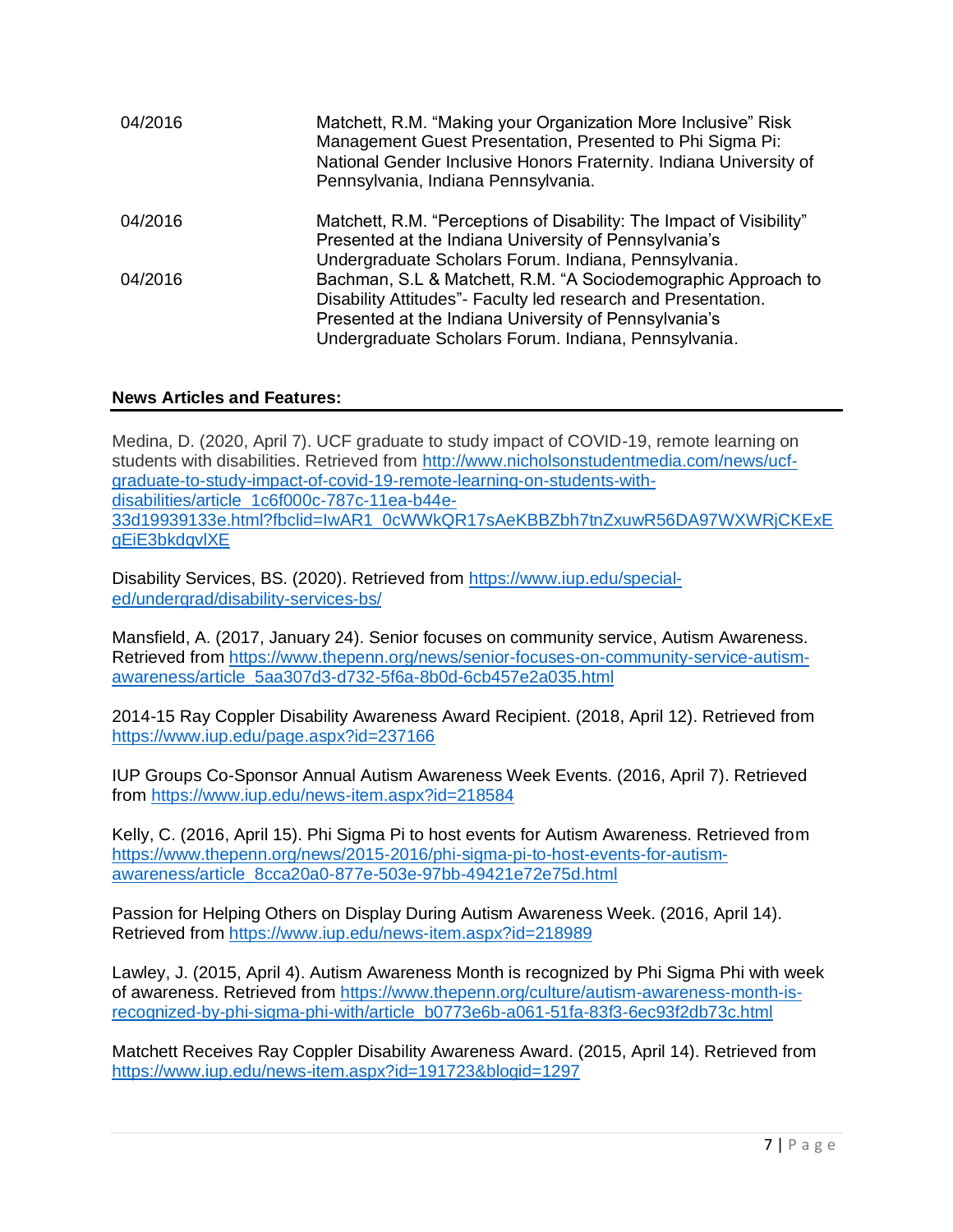## **Certifications:**

| 2018 | Collaborative Institutional Training Initiative (CITI Program)<br>Certification. Human Subjects Research. Social, Behavioral, and<br>Educational Research.                                                    |
|------|---------------------------------------------------------------------------------------------------------------------------------------------------------------------------------------------------------------|
| 2018 | Protecting Human Research Participants (PHRP) Certification.<br>Protecting Human Research Participants Online Training.                                                                                       |
| 2017 | <b>QPR Gatekeeper Training for Suicide Prevention. MARTI</b><br>conference. Indiana University of Pennsylvania, Indiana Pa.                                                                                   |
| 2016 | Recognizing and Reporting Child Abuse Certification, Pennsylvania<br>Child Welfare Resource Center (PACWRC). University of<br>Pittsburgh, Pittsburgh Pa.                                                      |
| 2015 | Microsoft Certified Application Specialist Certifications (Word,<br>Excel, PowerPoint, Outlook, Access, and Microsoft Master),<br>Microsoft Corporation, City Charter High School, Pittsburgh<br>Pennsylvania |

# **Data Analysis Skills:**

**Quantitative Analysis**: Qualtrics Surveying Software, Stata Statistical Software, SPSS **Qualitative Analysis**: ExpressScribe, NVivo, Atlas.ti.8

### **Professional Service:**

## **Louisiana State University:**

**Department of Sociology**

| 2019-Present | <b>Faculty Hiring Process</b><br>Attended job talks, hosted graduate student panel, and provided<br>feedback to selection committee |
|--------------|-------------------------------------------------------------------------------------------------------------------------------------|
| 2019-Present | Sociology Graduate Student Mentorship Program                                                                                       |
| 2018-Present | Marketing the Graduate Program<br>Attended Graduate Student Panel, and Provided potential<br>students with a campus tour            |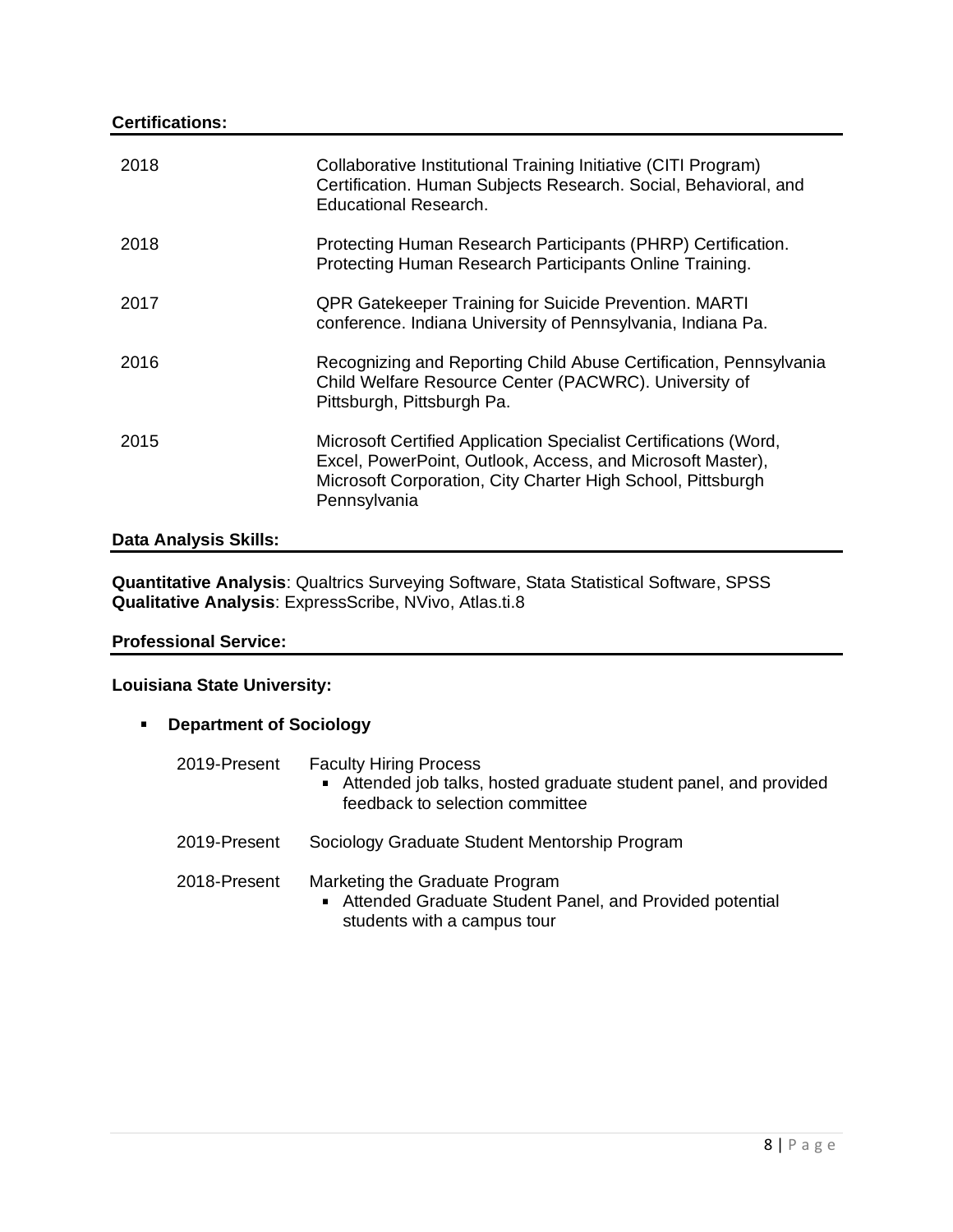| ■ |                                                                              | <b>Sociological Graduate Student Association (SGSA)</b>                                                                                                                                            |
|---|------------------------------------------------------------------------------|----------------------------------------------------------------------------------------------------------------------------------------------------------------------------------------------------|
|   | 2020                                                                         | <b>SGSA President</b>                                                                                                                                                                              |
|   | 2018-2019                                                                    | • Developed and Implemented a Graduate Scholars Forum<br><b>SGSA Officer</b><br>Developed and implemented social, educational, and<br>professional development programs<br>• Designed SGSA website |
| ٠ |                                                                              | Alpha Kappa Delta Sociological Honor Society                                                                                                                                                       |
|   | 2018                                                                         | <b>Graduate Student Advisor</b>                                                                                                                                                                    |
| ٠ | <b>Sociology Society</b>                                                     |                                                                                                                                                                                                    |
|   | 2018                                                                         | <b>Graduate Student Advisor</b>                                                                                                                                                                    |
|   | <b>Indiana University of Pennsylvania:</b><br><b>Department of Sociology</b> |                                                                                                                                                                                                    |
|   | 2018                                                                         | <b>Marketing Graduate Program</b><br>o Outreach to students accepted into M.A. program                                                                                                             |
|   | 2018                                                                         | Hunger Awareness Week Volunteer<br>○ Soil Mixing Project<br>○ Seedling Distribution                                                                                                                |
|   | 2017                                                                         | <b>Departmental Newsletter</b>                                                                                                                                                                     |
|   | 2017                                                                         | Global Service Learning Trip: Navajo Nation                                                                                                                                                        |
|   | 2017                                                                         | Hunger Awareness Week Volunteer<br>○ Seedling Distribution                                                                                                                                         |
|   | 2017                                                                         | Marketing Graduate Program<br>o Panel Participant on Interest in Graduate School                                                                                                                   |
|   |                                                                              | Alpha Kappa Delta: Sociology Honors Society                                                                                                                                                        |
|   | 2017-2018                                                                    | Secretary                                                                                                                                                                                          |
|   |                                                                              | Phi Sigma Pi: National Gender Inclusive Honor Fraternity                                                                                                                                           |
|   | 2015-2016                                                                    | Service Event Chair, Service Event Committee                                                                                                                                                       |
|   | 2014-2015                                                                    | <b>Committee Member, Service Event Committee</b>                                                                                                                                                   |
|   |                                                                              |                                                                                                                                                                                                    |